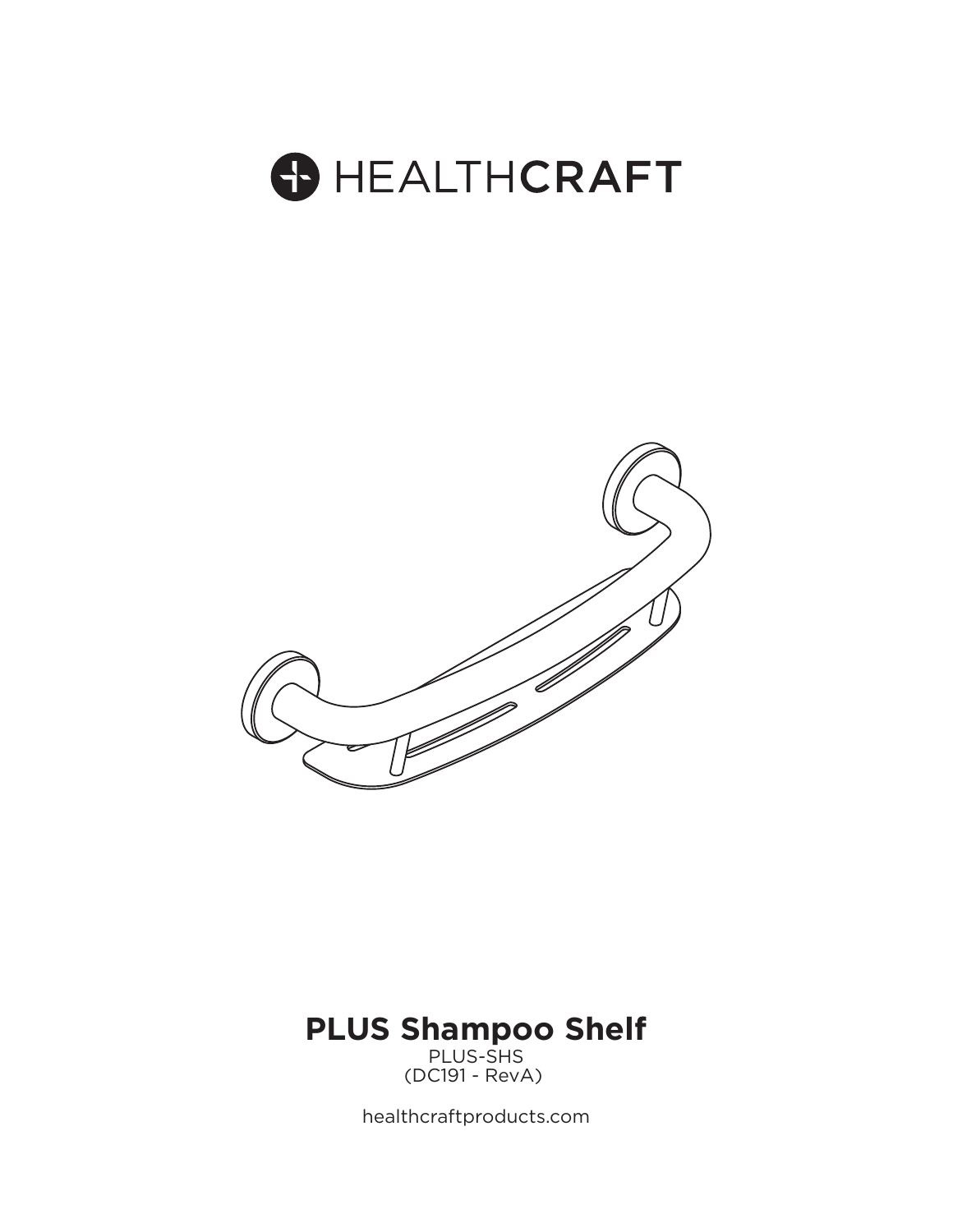

 $\circled{2}$  $\left(\begin{matrix} \begin{smallmatrix} 1 \ -1 \end{smallmatrix}\right)$ 

**Thuunnummummummummummu** 

 $\overline{\mathbf{B}}$ 

 $\overline{\mathbf{A}}$ 





3







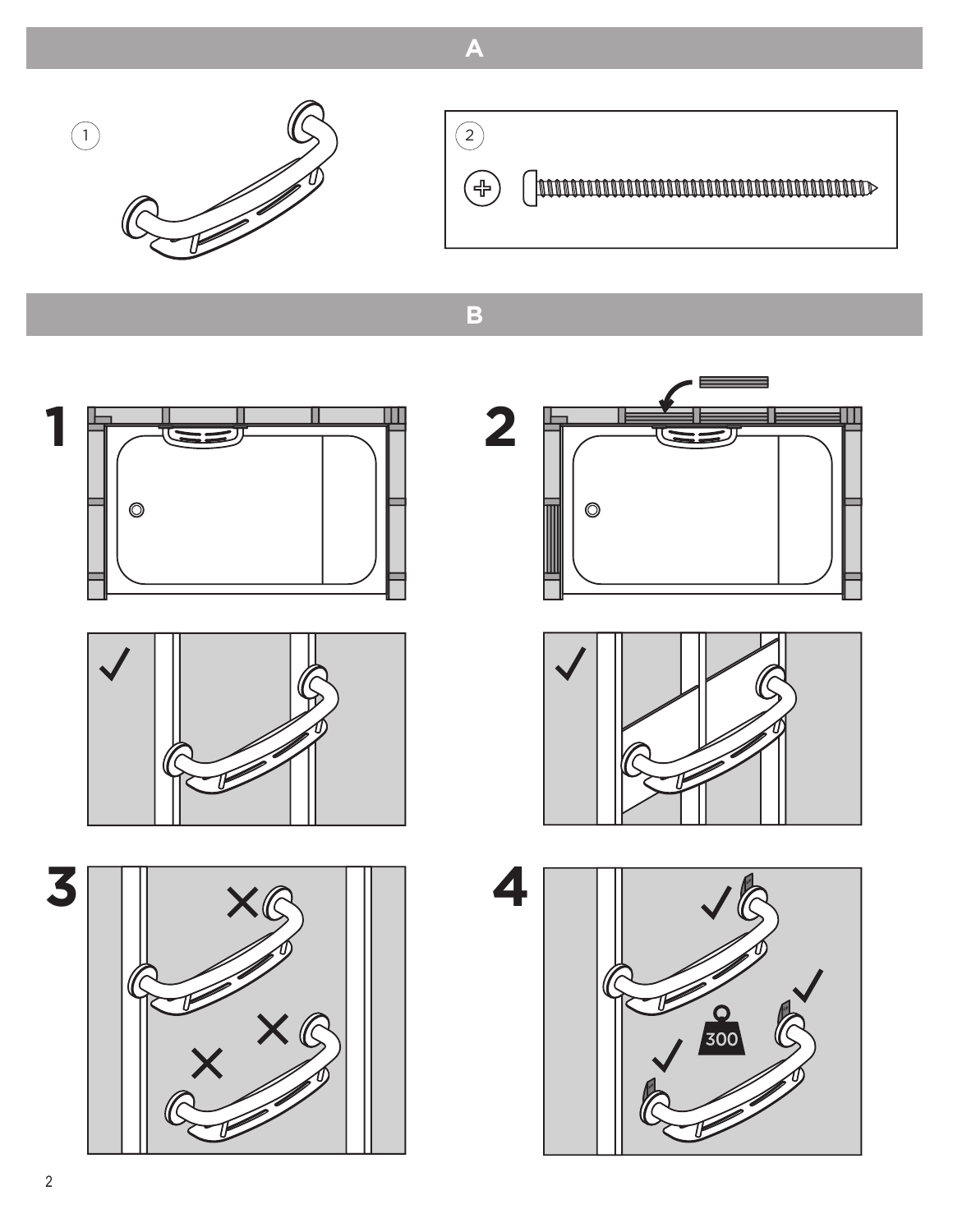



7a





 $\overline{\mathsf{C}}$ 





 $\overline{\mathbf{B}}$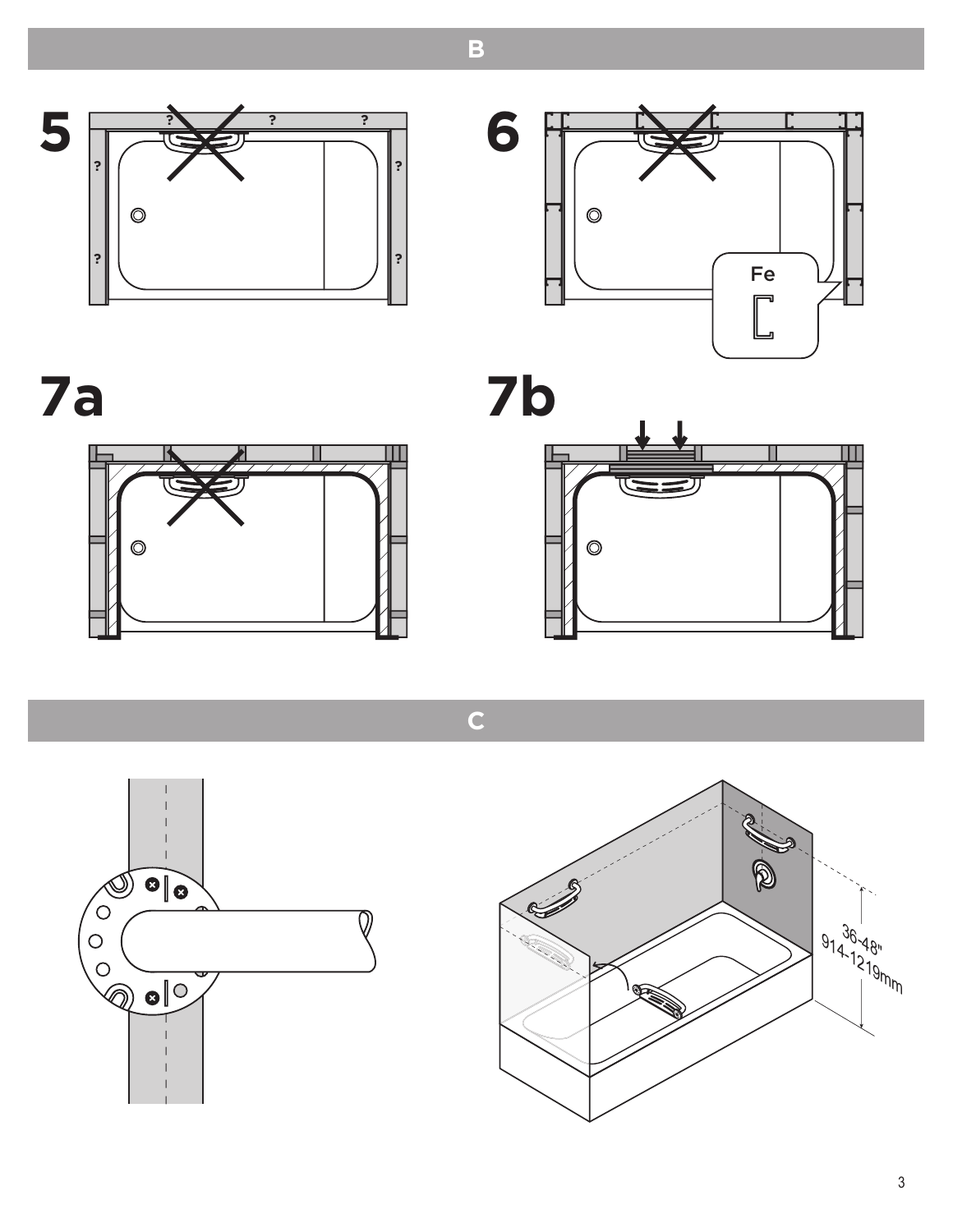$\overline{D}$ 

2

4









E



3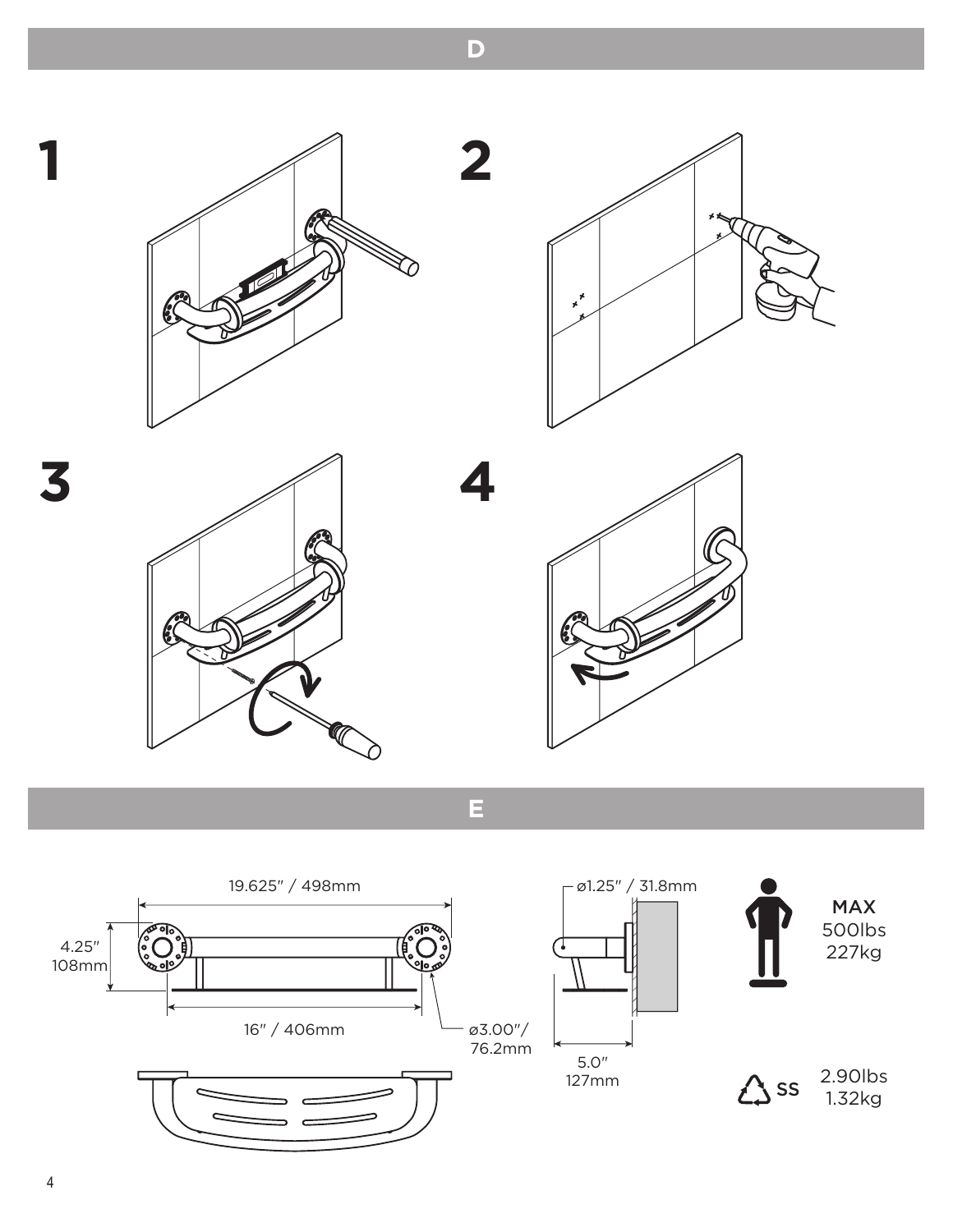



F.







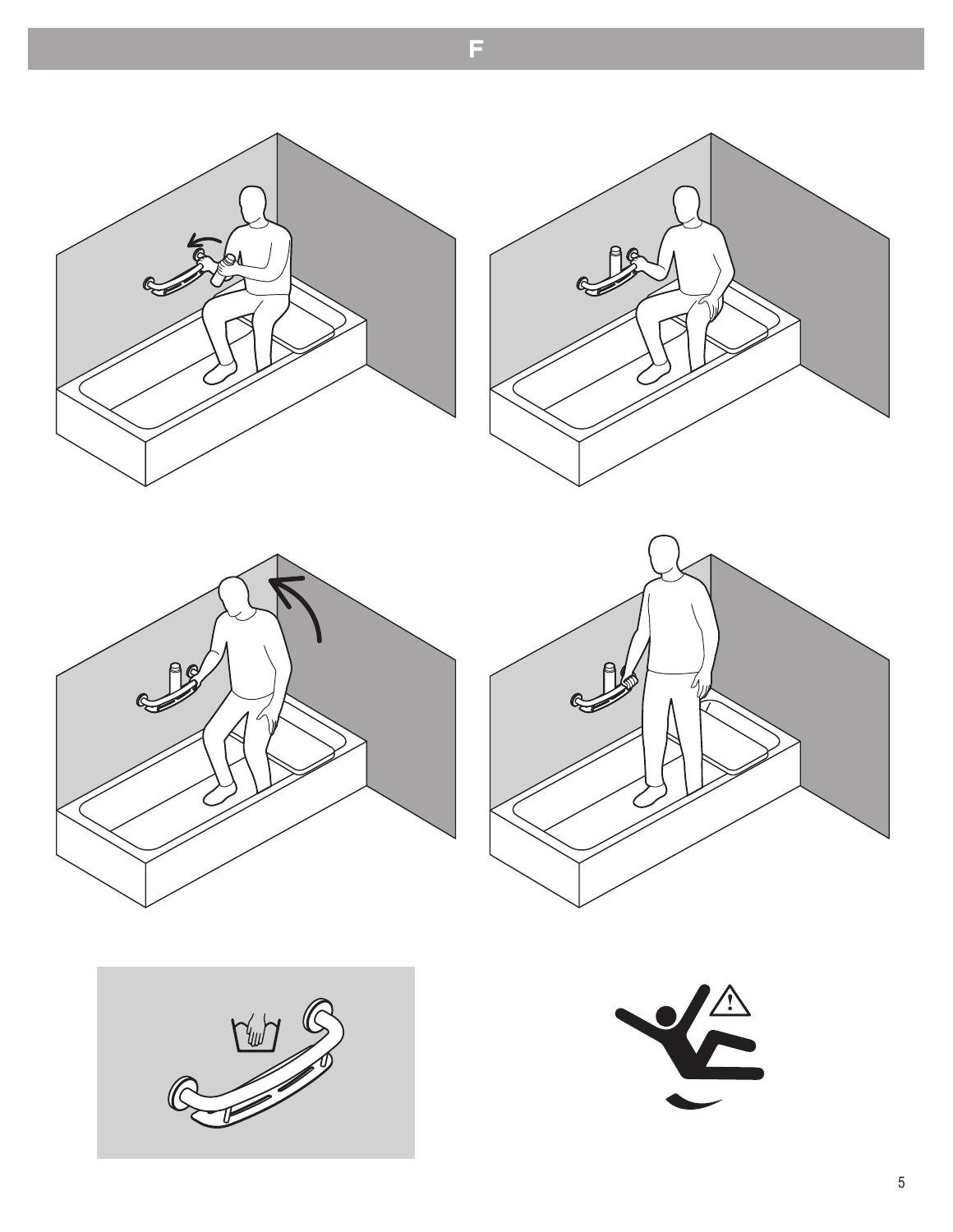# OVERVIEW

Thank you for choosing the PLUS Shampoo Shelf. Please read and understand the instructions in this manual; keep manual for future reference. It is your responsibility to see that your PLUS Shampoo Shelf is properly assembled, installed, and cared for. Failure to follow instructions in this manual could result in serious injury or death. If you are not equipped to undertake the outlined work, we would recommend that you have your PLUS Shampoo Shelf installed by a qualified contractor.

The PLUS Shampoo Shelf is a combination grab bar and shelf, designed to disguise safety in a bathroom accessory. The PLUS Shampoo Shelf is intended for moderate vertical and horizontal load bearing to provide sitting and standing support for people with reduced mobility. The PLUS Shampoo Shelf is installed with appropriate fasteners to a structural wall. The tray (which holds bottles) is NOT intended to be a support product. The maximum user weight for this product is 500lbs / 227kgs. Note: Product is not intended to support full body weight. The PLUS Shampoo Shelf is not to be used in any other way than described above.

## LIMITED LIFETIME WARRANTY

Products are covered by a limited lifetime warranty against defects in materials and workmanship for the original purchaser. Warranty excludes products that have been damaged through misuse, accidental damage, alteration, normal wear and tear, wood material and stain, or the use of corrosive or abrasive cleaning products.

Buyer hereby indemnifies, agrees to hold harmless and defend HealthCraft Products Inc. from and against any and all liabilities, claims, (founded and unfounded), losses, damages, costs and expenses (including without limitation consequential damages and reasonable professional fees) resulting from buyers specification, application, or improper use of goods described hereon; buyers omission or neglect. HealthCraft Products Inc. does not assume any liability for damage resulting from services performed by others or faulty installation, misuse or misapplication of goods sold by HealthCraft Products Inc. HealthCraft Products Inc. shall not be liable for prospective profits or special, indirect, or consequential damages, or for the cost of any corrective work done without HealthCraft Products Inc. prior approval. HealthCraft Products Inc. total liability hereunder shall in no event exceed the purchase price of the goods specified hereon. Specifications subject to change without notice.

HealthCraft Products Inc. 2790 Fenton Road Ottawa, Canada K1T 3T7

Kanalgatan 45B Skellefteå, Sweden



### DELIVERY CONTENTS / SHAMPOO SHELF FIGURE A.

1. Rail (Shampoo Shelf)

2. #10 x 1.75" Wood Screw, S/S (x6)

### INSTALLATION WARNINGS FIGURE B.

1. Rail must be installed to walls that are structurally sound.

2. If desired installation location does not have adequate structure, add wood blocking.

3. CAUTION - Do not install if there is no structure for one side. Do not install if there is no structure behind drywall.

4. To reinforce hollow walls, we recommend Easy-Mount Anchors (each sold separately). Weight capacity 300lbs.

5. CAUTION - Do not install if structure behind walls is unknown.

6. CAUTION - Do not install into metal studs.

7a. CAUTION - Do not install in fiberglass / acrylic shower enclosures with insufficient stiffness and strength.

7b. Add wood blocking if required.

### SUGGESTED SHAMPOO SHELF LOCATIONS FIGURE C.

Align the notch on the flange with the center of vertical studs. To determine the optimal mounting location, we recomment holding the rail in place and walking through the motions of a transfer (sitting, standing, reaching, etc.). Recommended rail height 36-48" / 914-1219mm.

### INSTALLATION **FIGURE D.**

1. Hold the rail against the wall and adjust with level. Using the flanges as

a locating guide, mark the screw hole locations.

2. Drill pilot holes for fasteners.

3. Fasten the rail to the wall using appropriate fasteners (minimum 2 per flange) and waterproofing.

4. Slide flange cover to conceal screws. Inspect hardware regularly, and tighten if required.

### TECHNICAL DATA

See Figure E.

PRODUCT USAGE FIGURE F.

Gate 88 **CAUTION** - Rail and bathtub are slippery when wet.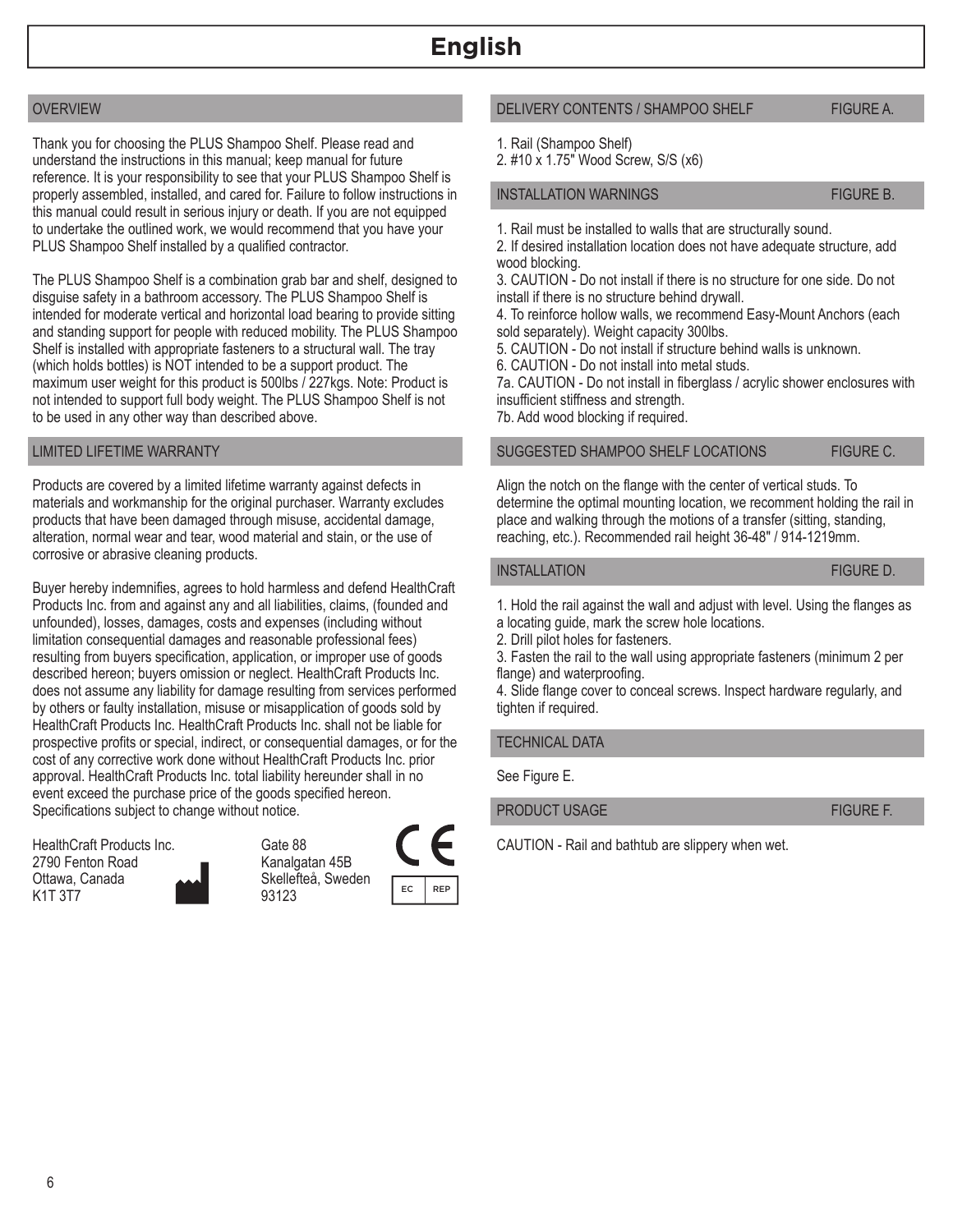## APERÇU

Nous vous remercions d'avoir opté pour la Tablette pour shampooing PLUS. Veuillez lire et vous familiariser avec les instructions du présent manuel; veuillez conserver ce manuel pour consultation ultérieure. Il vous incombe de veiller à ce que la Tablette pour shampooing PLUS est correctement assemblée, installée et entretenue. Le défaut d'observer les instructions contenues dans le présent manuel pourrait entraîner des blessures graves ou la mort. Si vous ne disposez pas de l'équipement nécessaire pour effectuer le travail décrit, nous vous conseillons de recourir à un entrepreneur compétent pour l'installation.

La Tablette pour shampooing PLUS est la combinaison d'une barre d'appui et d'une tablette conçue afin d'offrir un accessoire de sécurité discret dans la salle de bain. La Tablette pour shampooing PLUS offre un support vertical et horizontal modéré permettant aux personnes à mobilité réduite de passer en position assise ou debout. La Tablette pour shampooing PLUS doit être installée à la paroi structurelle au moyen de dispositifs de fixation appropriés. Le plateau (sur lequel reposent les bouteilles) N'EST PAS destiné à être un accessoire de soutien. Le poids maximal de l'usager pour ce produit est de 227 kg/500 lb. Remarque : Le produit n'est pas destiné à soutenir tout le poids corporel. La Tablette pour shampooing PLUS ne doit pas être utilisée autrement qu'il est décrit ci-dessus.

## GARANTIE LIMITÉE À VIE

Les produits sont protégés par une garantie à vie contre les défauts, pièces et main-d'œuvre, pour l'acheteur initial. La garantie ne s'applique pas aux produits qui ont été endommagés en raison d'un abus, d'un dommage accidentel, d'une modification, d'une usure normale, non plus qu'elle s'applique aux matériaux en bois ou aux taches, ou suite à l'utilisation de produits d'entretien abrasifs et corrosifs.

L'acheteur, par la présente, indemnise, accepte de garantir et de défendre HealthCraft Products inc. à l'égard de toutes responsabilités, réclamations (fondées et non fondées), pertes, dommages, coûts et dépenses (y compris, mais sans s'y limiter, des dommages consécutifs et des honoraires professionnels raisonnables) résultant de la spécification des acheteurs, une application ou une mauvaise utilisation des produits décrits ici; l'omission ou la négligence des acheteurs. HealthCraft Products inc. décline toute responsabilité pour les dommages résultant de services rendus par d'autres parties ou suite une installation défectueuse, une mauvaise utilisation ou une mauvaise application des marchandises vendues par HealthCraft Products inc. HealthCraft Products inc. ne sera pas responsable pour les bénéfices potentiels ou dommages spéciaux, indirects ou consécutifs, ou pour le coût des travaux correctifs réalisés sans l'approbation préalable de HealthCraft Products inc. La responsabilité totale de HealthCraft Products inc. en vertu des présentes ne doit en aucun cas excéder le prix d'achat des marchandises, tel que précisé aux présentes. Les caractéristiques peuvent faire l'objet de à changement sans préavis.

HealthCraft Products Inc. 2790 Fenton Road Ottawa, Canada K1T 3T7





## CONTENU À LA LIVRAISON – TABLETTE POUR SHAMPOOING FIGURE A.

1. Rampe (tablette pour shampooing)

2. Vis à bois #10 x 1.75 po, S/S (x6)

# AVERTISSEMENTS LORS DE L'INSTALLATION FIGURE B.

1. La rampe doit être installée sur des murs dont la structure est solide. 2. Si l'emplacement désiré n'offre pas une structure adéquate, ajoutez des blocs de bois.

3. ATTENTION – Ne pas installer s'il n'y a pas de structure d'un côté. Ne pas installer s'il n'y a pas d'élément de structure derrière le gypse. 4. Pour renforcer les murs creux, nous recommandons les ancrages Easy-Mount (chacun vendu séparément). Capacité de poids 300lbs. 5. ATTENTION – Ne pas installer si la structure derrière le mur n'est pas connue.

6. ATTENTION – Ne pas installer dans des colombages métalliques. 7a. ATTENTION – Ne pas installer sur des cabinets de douche en fibre de verre ou en acrylique n'offrant pas suffisamment de rigidité et de robustesse.

7b. Ajoutez des blocs de bois si nécessaire.

EMPLACEMENT SUGGÉRÉ POUR FIGURE C. LA TABLETTE POUR SHAMPOOING

Alignez l'encoche de la bride avec le centre des montants verticaux. Afin de déterminer l'emplacement optimal pour l'installation, nous conseillons de maintenir la rampe en place en place et d'effectuer les mouvements de transfert (positions assise et debout, atteinte, etc.). La hauteur recommandée est de 914-1219 mm/36-48 po.

## INSTALLATION FIGURE D.

1. Maintenez le rail contre le mur et ajustez avec le niveau. En utilisant les brides comme guide de localisation, marquez les emplacements des trous de vis.

2. Percez des avant-trous pour les fixations.

3. Fixez le rail au mur à l'aide des attaches appropriées (minimum 2 par bride) et de l'étanchéité.

4. Faites glisser le couvercle de la bride sur la bride pour dissimuler les vis. Inspectez régulièrement la quincaillerie et serrez-la si nécessaire.

# DONNÉES TECHNIQUES

Voir la Figure E.

# UTILISATION DU PRODUIT FIGURE F.

ATTENTION – La rampe et la baignoire sont glissants lorsque mouillés.